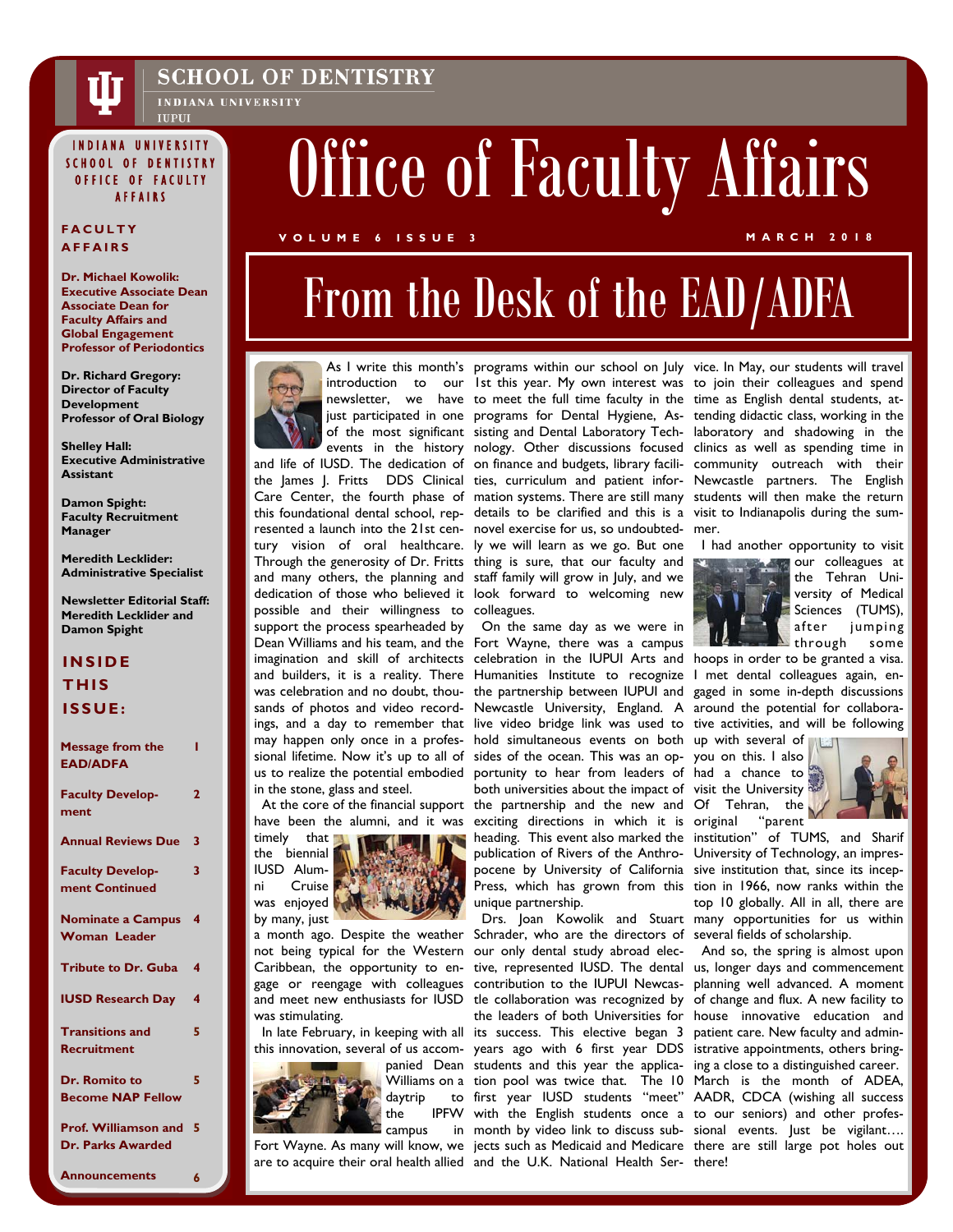### **PAGE 2**



## Faculty Development Opportunities

There are many opportunities for professional development during the month of March. The following list of programs were selected from various resources on the IUPUI Campus including the Office of Academic Affairs (AA), the Center for Teaching and Learning (CTL), the Office for Women (OFW), the Indiana University School of Medicine, Office of Faculty and Professional Development (OFAPD), the Office of the Vice Chancellor for Research (OVCR) and the IUSD Office of Continuing Education. Campus programs are at no cost to faculty.

### **Tuesday, March 6th**

**Gendered Innovation: Lunch with Londa Schiebinger, MA, PhD (OFAPD) Time and Location:** 12:00 - 1:30 pm, Walther Hall 303 **Presenter**: Londa Schiebinger **Register** 

**Tuesday, March 6th Searching PUBMED Time and Location:** 12:00– 1:00 pm, IUSD Computer Lab, DS 122

**Tuesday, March 6th Introduction to CIRTL at IUPUI (CTL) Time and Location:** 4:30 - 5:00 pm, Online **Presenters**: Patrick Kelley, Katlyn Martin **Register** 

**Presenters**: Patrick Kelley, Katlyn Martin

**Wednesday, March 7th Introduction to CIRTL at IUPUI (CTL) Time and Location:** 4:00 – 4:30 pm, Online **OUR** 

**Register** 

**TEACHING** 

Enhance

and

research

skills.



**Thursday, March 8th Improving Access to Learning in Your Online or Blended Course (CTL) Time and Location:** 2:00 – 3:15 pm, Online **Presenters: Michael Mace, Jeani Young Register** 

**Thursday, March 8th Right Problems, Right Solutions: Helping Your Learner Identify and Fix Test-Taking Challenges (OFAPD) Time and Location:** 5:30– 7:30 pm, Medical Research/Library Building 317 **Presenters**: William F. Kelly, Mary Andrews **Register** 

### **Wednesday, March 14th Fun with ENDNOTE Time and Location:** 12:00– 1:00 pm, IUSD Computer Lab, DS 122

**Thursday, March 15th Culture & Conversation: Advocacy in Our Changing Political Climate (OFAPD) Time and Location:** 12:00 – 1:00 pm, Walther Hall 303 **Presenter**: Katherine W. McHugh **Register** 

### **Monday, March 19th**

**Grad Students and Postdocs: Making the Most of Guest Lecturing Experiences (CTL) Time and Location:** 2:30 – 3:30 pm, Online **Presenters**: Lauren Easterling, Marea Kinney, Sarah Peck **Register** 

**Wednesday, March 21st Documenting Your Teaching Successes (CTL) Time and Location:** 11:30 am – 1:00 pm, University Library 1116 **Presenters: Douglas Jerolimov, Richard Turner Register** 



http://ce.dentistry.iu.edu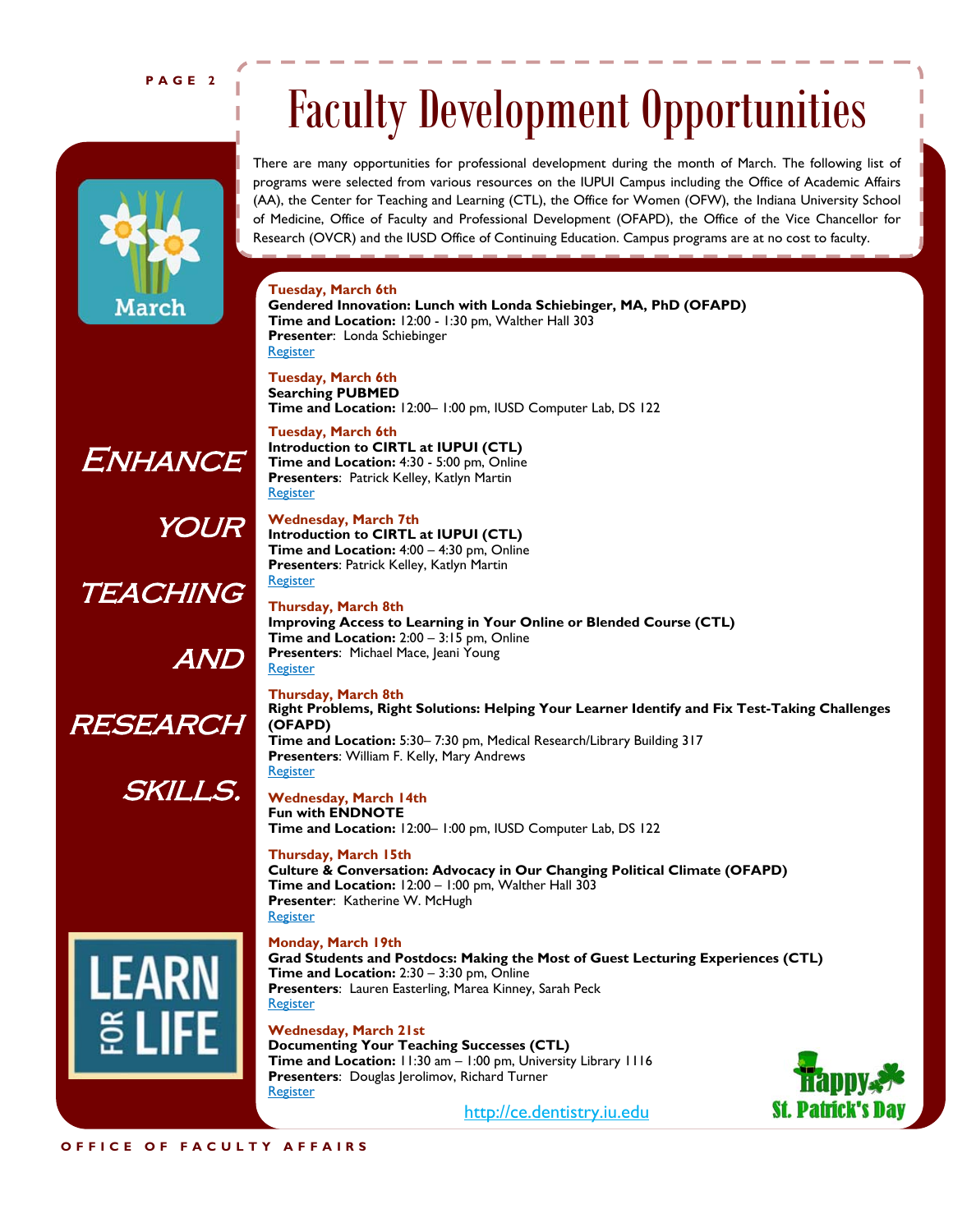### **VOLUME 6 ISSUE 3**

# Annual Reviews Due

Annual review faculty forms are due April 1, 2018, to the IUSD Office of Faculty Affairs. Over the next s e veral weeks



continuing to schedule meetings be signed by the department chair department chair and faculty with their full-time and adjunct and the faculty member. To member. These honest, intentional faculty for these instrumental optimize the value derived from discussions can become the catalyst professional development and the annual review process, when for new opportunities for coaching one-on-one sessions. completing the individual career innovation, collaboration, or even Among the adjunct faculty, only plan section, it is critical to jointly promotion - "fulfilling the promise."

department chairs will be Affairs, each annual review should be approached objectively by the those with more than 20% FTE consider professional development should expect an annual review, goals as well as the succession although adjunct faculty with 20% needs of the department and or less FTE can also receive an School. When preparing to discuss annual review. Before being challenges encountered during the submitted to the Office of Faculty past year, those discussions should

## Professional Development Cont'd

### **Wednesday, March 21st**

**Reading at the Table/Prescription for the People: An Activists Guide to Making Medicine Affordable for All (AA) Time and Location:** 11:30 am – 1:00 pm, University Club **Presenter**: Fran Quigley **Register** 

### **Thursday, March 22nd**

**Teaching@IUPUI: Documenting Your Teaching Successes (CTL) Time and Location:** 12:00 – 1:00 pm, Online **Presenters**: Douglas Jerolimov, Richard Turner Register

### **Thursday, March 22nd**

**Learn IT Quick: VoiceThread for Student Interaction (CTL) Time and Location:** 12:30– 1:30 pm, Online **Presenter**: George Haines Register

### **Thursday, March 22nd**

**Professionalism in the Workplace (OFAPD) Time and Location:** 2:00 – 4:00 pm, Neuroscience Building, Goodman Hall 101 **Presenter**: Dennis A. Davis **Register** 

**Friday, March 23rd Session 2: NSF CAREER Program: Panel of Reviewers and Successful Applicants (OVCR) Time and Location:** 10:00 am – 12:00 pm, University Library 1126 **Register** 

**Tuesday, March 27th Beyond PUBMED Time and Location:** 12:00– 1:00 pm, IUSD Computer Lab, DS 122

## Perspectives on East Asian Security and Economic Issues

Date: March 8, 2018 Time: 12:00—1:15 pm Location: CE 309

Presenters: David Shear and Kunihiko Miyake Moderator: Gil Latz Audience: Open to public

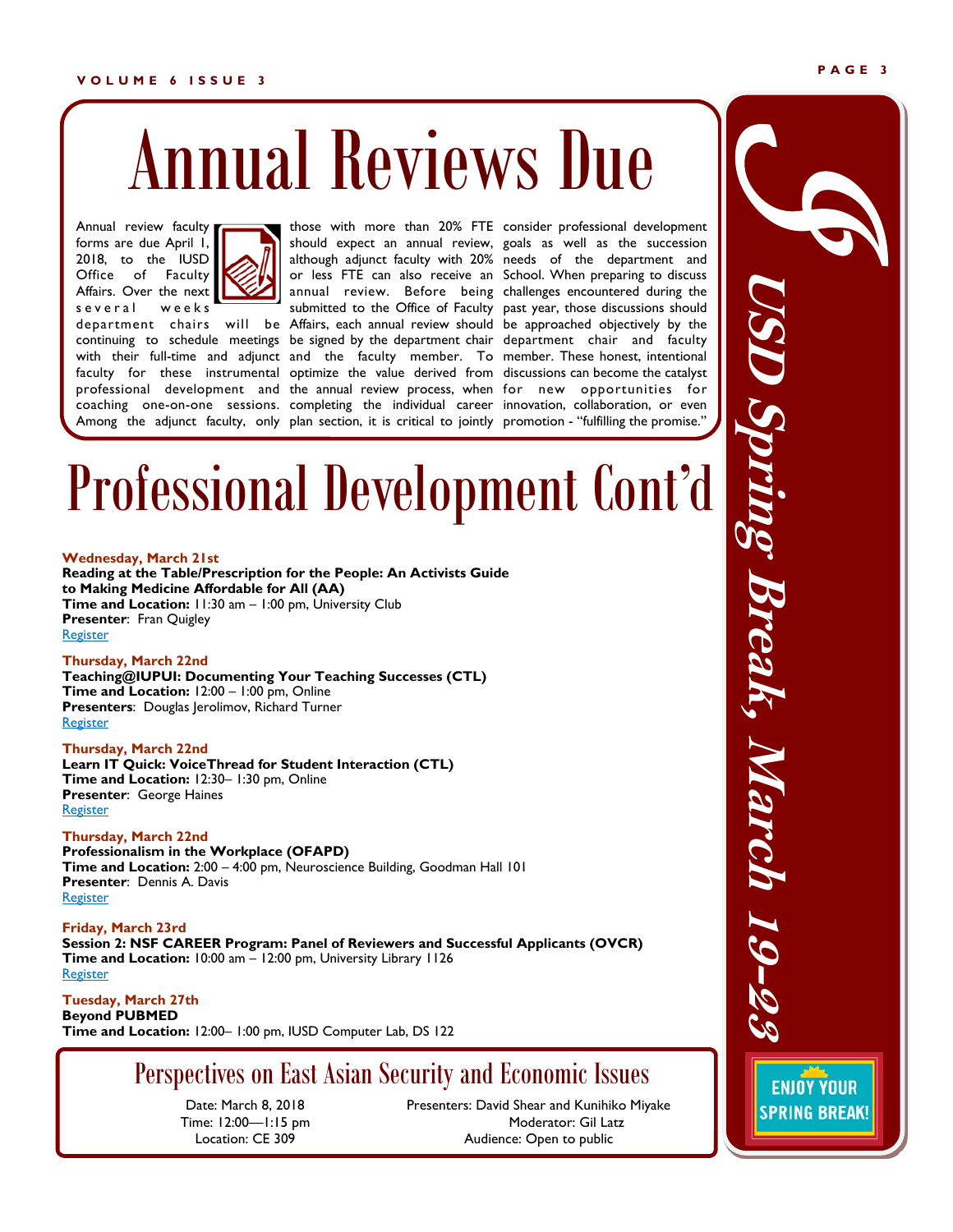## NOMINATE A CAMPUS WOMAN LEADER

Submissions for the 2018 Women's History Month Annual Leadership Awards are now open! As part of the National Women's History Month observance every year in March, women faculty, staff and student leaders are recognized and celebrated at an annual leadership reception sponsored by the Office for Women and the Division of Student Affairs. Please submit your nominations before Friday, March 9, 2018 at 6:00 pm. You can find more information, and can make your nominations online at this link: https://ofw.iupui.edu/Awards/Annual-Womens-Leadership-Awards. Unfortunately the student nominations are closed, but faculty and staff nominations are still open. The award categories and award criteria are attached to this newsletter for your review. The Reception will be held on Tuesday, March 27, 2018 from 2:30—4:40 pm in the Campus Center, room 450C.



# Tribute to Dr. Chris Guba

For more than 34 years the mission and vision of Indiana University School of Dentistry has been passionately advanced by the dedication, commitment, resolve, compassion, optimism, laughter,



friendship and colleagueship of Dr. Christianne Guba. An accomplished administrator, on through to her retirement on March 31, 2018, she has truly been what servant leadwho knows the way, goes the way, and dental education by her gender to being a will transform how life is experienced.

forged an exemplary path.

leader and educator, from her start with the consultant dentist, from learning how excel- James J. Fritts DDS Clinical Care Center, IUSD as a student (DDS, 1980, MSD, 1990) lence in patient care is delivered to becom-one cannot say "Chris Guba" without also ership guru John Maxwell described as "one being a woman diversifying dentistry and ship. Even in your retirement, we know you shows the way." Dr. Guba ("Chris") has leader helping to bravely lay the groundwork From an aspiring student to an accom-gram, from being our HIPAA Privacy Officer plished Associate Dean for Academic and to leading the School of Dentistry successful-Clinical Affairs, the doors she has helped to ly through the rigors of accreditation, and open may be best summed as transforma-from a lecturer in lecture halls with rough tive. From the student of curriculum to the wooden chairs to leadership and managereformer of curriculum, from being one ment contributing to the momentous March being advised to becoming an in-demand 2, 2018, dedication of the state-of-the art ing recipient of the Academy of General thinking transformation. Thank you Chris for Dentistry Outstanding Clinician Award, from demonstrating the power of servant leaderfor IUSD's current International Dental Pro-

# IUSD Research Day



The 26th Annual Indiana University School of Den-2018 from 12:00 pm to 4:30 pm at the IUPUI Campus Center fourth floor. All are invited to attend the keynote address *Science and Dental Practice*. IUSD Research Day event.

 IUSD Research Day is an annual event highlighting the advances in basic and clinical research of the students, staff and faculty associated with Indiana University School of Dentistry. The cludes an awards program and a commercial exhibit featuring leading Indiana Section of the AADR (IN-AADR) is an integral sponsor of manufacturers and companies. the IUSD Research Day event. The IN-AADR is the local link to the national and the international organizations for dental research, the tional Association for Dental Research (IADR).

tistry Research Day will be held on Monday April 9, will give the opening remarks and Dr. Raul Garcia, Professor and This year Dr. Simon Atkinson, IUPUI Vice Chancellor for Research, Chair, Boston University School of Dental Medicine, will present the

> The research and clinical case poster sessions are designed to encourage interaction among presenters and attendees with ample time allotted for questions and discussion. Research Day also in-

American Association for Dental Research (AADR) and the Interna-mission guidelines, the schedule of events, and additional infor- The abstract submission deadline for Research Day participants is Friday, March 9. Click here for more information on abstract submation.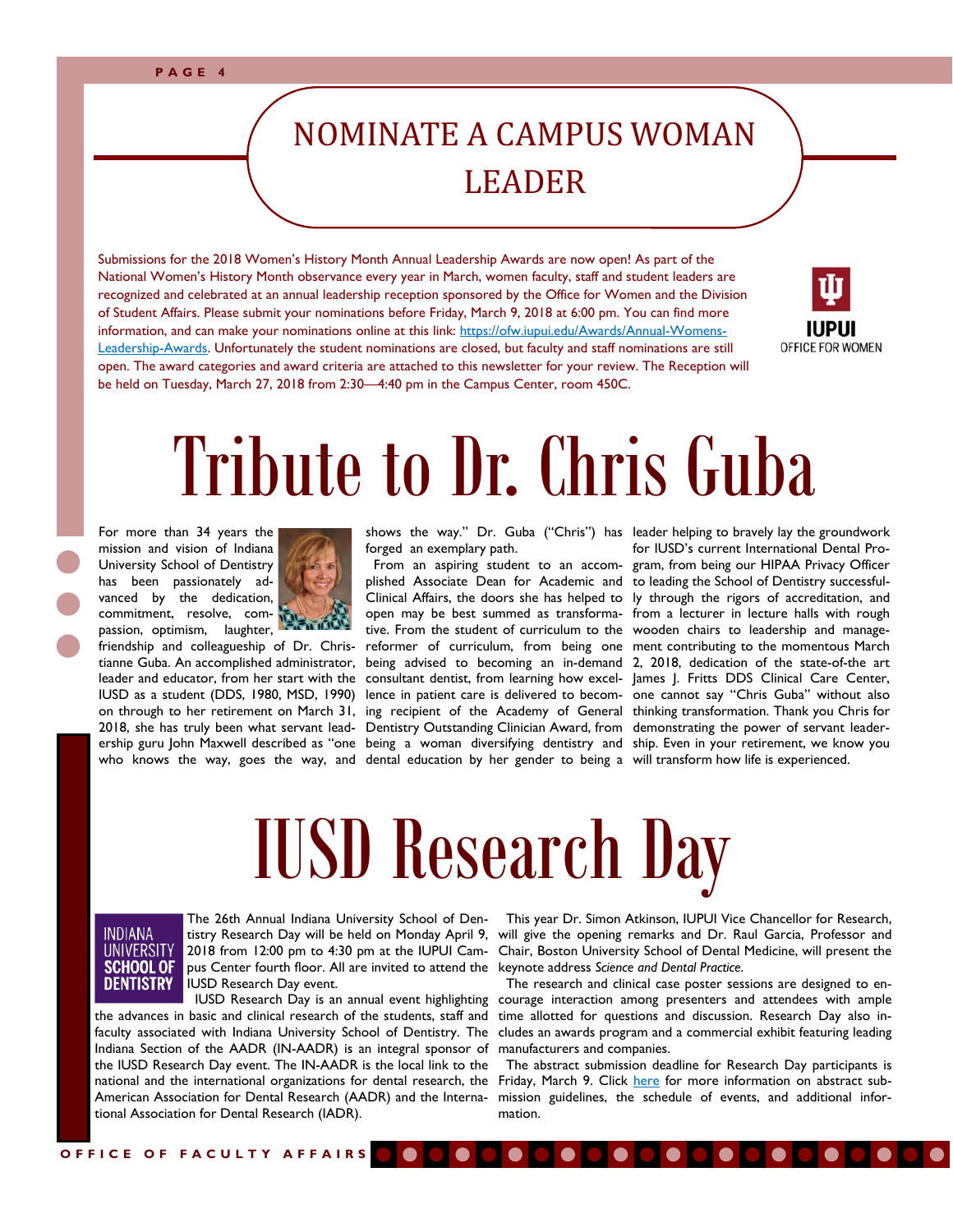## PRESCRIPTION DRUG ABUSE SYMPOSIUM

Save the date! The 9th Annual Prescription Drug Abuse Symposium will be held on October 29-30, 2018 at the Embassy Suites in Noblesville, IN. The conference will include: CLE's, CME's, CEU's, LETB's and ACPE's, pending approval; breakfast and lunch both days; and free parking and wifi. Hotel and conference registration opens on July 1, 2018. Contact Joshua Marsh with questions at Joshua.Marsh@atg.in.gov.



# Transitions & Recruitment

Congratulations to clinical assistant professor Dr. Pamela Linder for her now official transition from director of the Emergency Clinic to director of Hospital Dentistry and Special Needs



Dentistry in the department of Oral Surgery



and Hospital Dentistry! Oral Surgery and Hospital Den-the middle of March.

Oral Facial Genetics is now well underway. candidates for in-person interviews.

Clinic. Congratulations also to Dr. Polido!

tistry, succeeded Dr. Linder as Oral Pathology, Medicine and Radiology's prescreen applicants for either first-round the director of the Emergency search and screen committee to fill its clinical interviews or in-person interviews.

 Our recently launched search for either a cancy is scheduled to convene during the clinical assistant or clinical associate profes-second week of March to prescreen applisor for the Department of Orthodontics and cants to that position and possibly identify assistant or clinical associate professor va-

Dr. Waldemar Polido, clinical search and screen committee will make its cruiting for a postdoctoral research fellow. professor in the Department of second round interview recommendations by That search and screen committee will be Four of five prescreen interviews have oc- In our department of Cariology, Operative curred with the fifth occurring during the Dentistry and Dental Public Health, associate first week of March. It is anticipated that the professor Dr. Simone Duarte has been remeeting during the first week of March to

# Dr. Romito To Become NAP Fellow



tice as a Distinguished Fellow of NAP in to campaign for the role of dentistry in in- example, promoting an understanding of the Dentistry. The induction will be in Atlanta, terprofessional and collaborative care at the value of oral health and its impact on general Georgia as a part of NAP's 2018 Annual national level and support research and poli- health, and communicating the knowledge Meeting & Forum, which has been themed cies that promote interprofessional and skills of dental professionals to all health "Laying the Foundation for Boldly Advancing healthcare and advances patient-centered care professionals." Interprofessional Healthcare in America."

fellow of the National Academies of Practice envisions her membership in NAP advancing moving IUSD and IPE to more summits!

The Indiana University School <u>in Dentistry</u> is an important recognition and her effectiveness professionally, Dr. Romito care."

When asked why becoming a distinguished In responding to an inquiry about how she an NAP Distinguished Fellow in Dentistry,

of Dentistry is on the move opportunity for her, Dr. Romito said, "The commented, "I think that working with other because its employees are on organization represents the only interprofes-members of the NAP, particularly in the the move. Among those mak-sional group of health care practitioners and Academy of Dentistry, would enable me to ing pronounced national im- scholars dedicated to advising governmental learn more effective ways of influencing polipact is Dr. Laura Romito, bodies on the health care system and related  $c<sub>Y</sub>$  makers and advocating for the oral health who next month will be in- issues. It's members represent 14 different professions to be included in the developducted by the National Academies of Prac-health professions. This role allows me ment of interprofessional models of care. For

Congratulations to Dr. Romito on becoming



Congratulations to Dr. Edwin Parks and Professor Gail Williamson, recipients of the 2018 Gordon J. Christensen Lecturer Recognition Award. The award was given at the Opening Session of the Midwinter Meeting for the Chicago Dental Society. Well done!